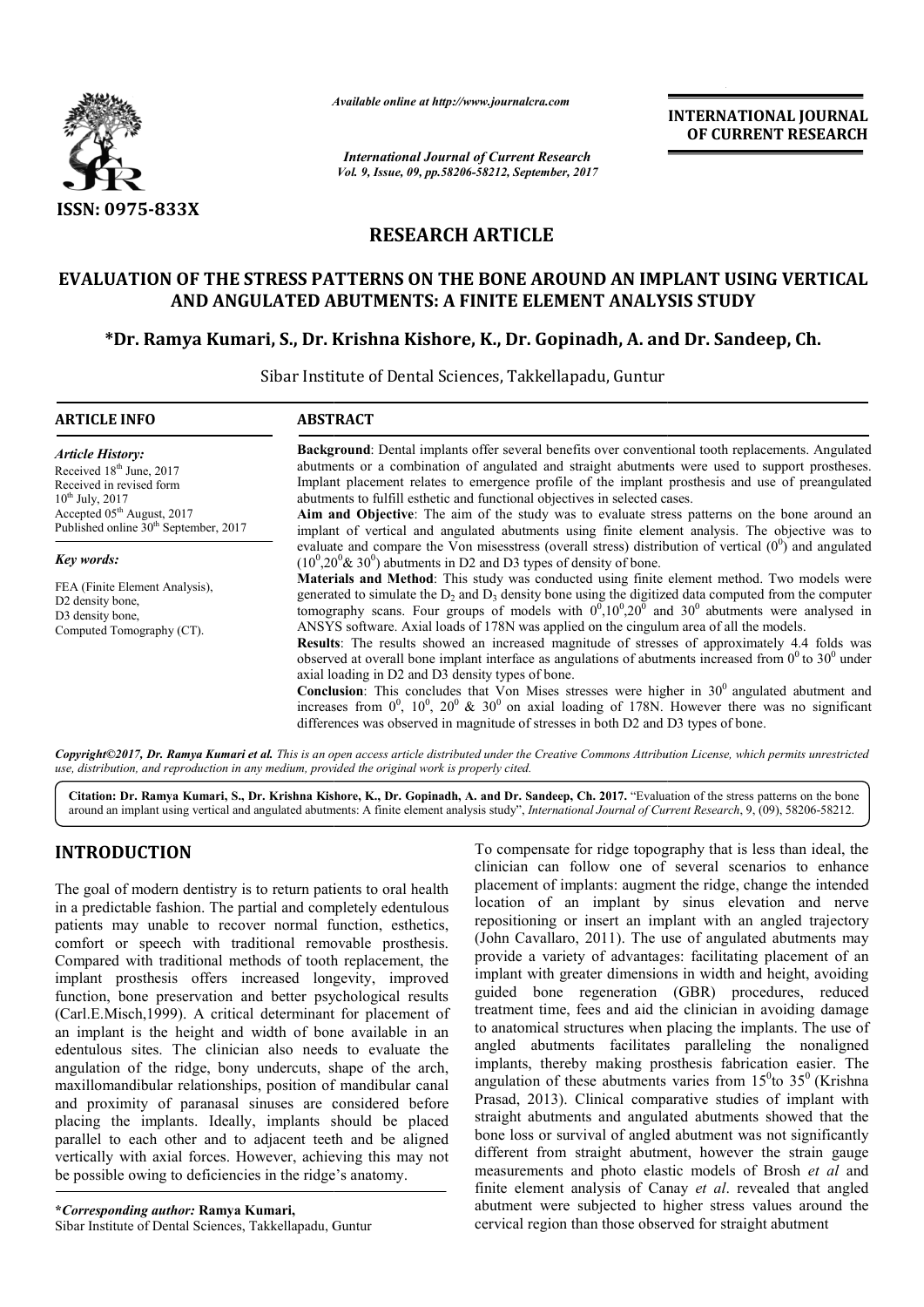*58207 Dr. Ramya Kumari et al. Evaluation of the stress patterns on the bone around an implant using vertical and angulated abutments: A finite element analysis study*

(Arun Kumar *et al*., 2013). Angled abutments decrease the stress and promote better stress distribution on bone surrounding the single-unit dental implants. (Tian *et al*., 2012) However, increased stresses on implants and bone have been associated with use of angled abutments. A finite element analysis was chosen for this study as it is useful tool in estimating stress distribution in the contact area of the implant with the bone.

## **MATERIAL AND METHODS**

As the finite element method requires a huge amount of computation, its application should be supported by advanced computer technology. The Von mises stresses on axial loading of implants along with straight and angulated abutments were calculated using three dimensional finite element models created on a workstation computer with following configurations

## **Hardware**

Intel(R) Core(TM) i3-3120M CPU Processor with a speed of 2.50 GHz 4 GB Ram.

### **Software**

ANSYS (R 14.5 Version), ANSYS corporation US.

## **Application of finite element analysis**

## **Maxillary bone**

A three dimensional finite element solid model of the premaxilla was constructed based on CT data. It has been observed in numerous investigations that to assess stress distribution around dental implants, it is not necessary to build a finite element model of the entire maxillary arch, because of its complicated and individually different geometry. In this study the maxillary bone was not completely modeled, a part of the section of the maxilla in anterior esthetic zone involving D<sub>2</sub> and D<sub>3</sub> density was generated.

## **Finite element models**

Two mathematical models were developed to simulate the  $D_2$ and  $D_3$  density bone using the digitized data computed from the computer tomography scans. The isotropic cortical bone thickness was 1.0 mm for  $D_2$  and 0.5 mm for  $D_3$  on the facial, lingual and occlusal aspects of the bone. The cancellous bone had a density approximately 17% that of cortical bone around an implant in both the models of model-1 and model-2 of maxillary bone of D2 type and maxillary bone of D3 type as shown in Figures 1a and 1b.

## **Implant model construction**

The implant fixture model generated for the study was  $4.2 \times 13$ mm. The simulated implant was a self-threaded, single piece, cylindrical fixture, with commerciallypure titaniumproperties. Cement able abutments of angulations  $(0^0, 10^0, 20^{\circ}$  and  $30^{\circ})$ were used and analysedusing Finite Element Analysis ANSYS software. Models were meshed with a four node tetrahedron elementsas shown in Figures 2a,2b,2c and 2d.Depending on the implant size the number of elements and nodes in each group of model was shown in Table-1.

**Table 1. No. of elements and nodes**

|          | Number of elements | Number of Nodes |
|----------|--------------------|-----------------|
| Straight | 100442             | 21191           |
| $10$ deg | 100565             | 21201           |
| $20$ deg | 100669             | 21248           |
| 30dege   | 100594             | 21216           |

#### **Prosthesis model construction**

Prosthesis superstructure of angulated abutments were modeled based on the original patient's clinical crown design from the CT dataset. Four different abutment angulations respectively  $0^0, 10^0, 20^0, 30^0$  were used. The design and geometry of the model were assumed to be symmetric at 1.5 to 3.4 mm in thickness, 12.0 to 14.1 mm in width, and 15.0 to 17.3 mm in height. The prosthesis and its framework were modeled as one piece and assumed to be made with similar properties of titanium alloy for the analysis. After modeling the components were meshed using the software. All materials used in the models were considered to be isotropic, homogenous, static and linearly elastic. Axial loads of 178Nwill be applied on the cingulum area of all the models as shown in Figure 3.The loading was based on the average axial loading observed in the natural dentition (Hellsing, 1980)

#### **Interface conditions**

To simulate ideal osseointegration the implants along their entire interface, were rigidly anchored in the bone model. The same type of contact was provided at all material interfaces as shown in Table-2 and Table-3. The friction coefficient, μ, for all contacting surfaces was set at 0.3, to simulate an immediate loading condition (Jian-Ping Geng *et al*., 2001)

#### **Properties of the members**

#### **Table 2. D2 Bone Properties**

| Details           | Young's Modulus(Mpa) | Poison's ratio |
|-------------------|----------------------|----------------|
| Cortical Bone     | 13700                | 03             |
| Cancellous Bone   | 1370                 | 0.3            |
| Implant(Titanium) | 110000               | 0.35           |

#### **Table 3. D3 Bone Properties**

| Details.                    | Young's Modulus (Mpa) | Poison's ratio |
|-----------------------------|-----------------------|----------------|
| Bone(Cortical & Cancellous) | 10600                 | 0.3            |
| Implant(Titanium)           | 110000                | 0.35           |

### **Methodology**

- A series of CT image datasets of premaxilla model, implant models and prosthesis models were taken and meshed for the analysis.
- The conventional implant was virtually placed in the anterior region of the maxilla adjacent to the lateral incisor. All models were converted into four nodes of the tetrahedral element type in finite element analysis ANSYS software. The total number of elements for the D2 model was 3,02,380 tetrahedral elements while the D3model had a total of 3,83,482 tetrahedral elements.
- The friction coefficient, μ, for all contacting surfaces was set at 0.3 to simulate an immediate loading condition. Axial loads of 178 N will be applied on the cingulum area of all the models and Von Mises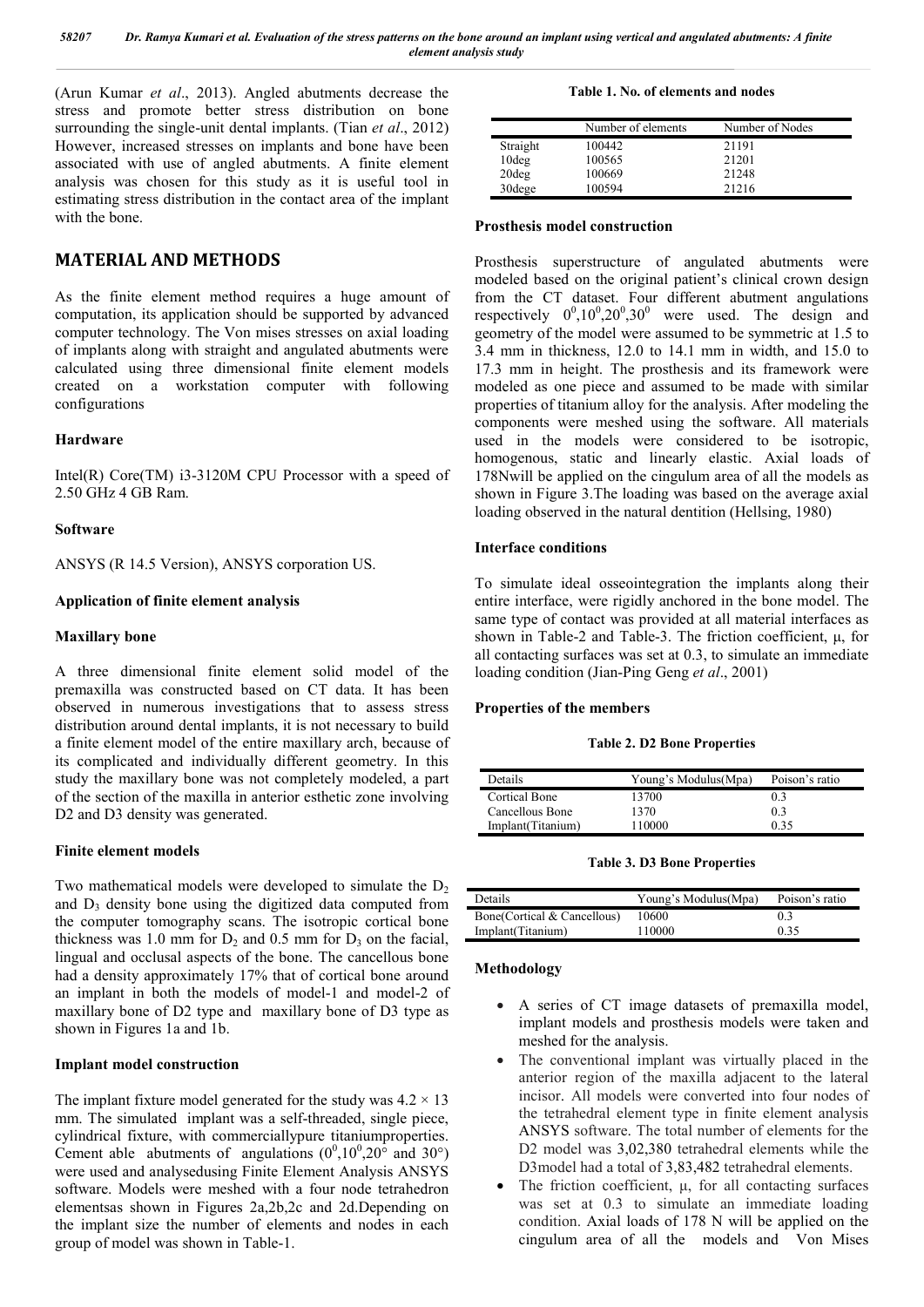stresses occurring for angulated abutments (0°, 10°, 20°, 30°) was interpreted and to compare the stress distribution on the bone around an implant in D2 and D3 types of density of bone.





**Fig. 1a&1b. Maxillary bone of D2 density and D3 density**



**Fig. 2a&2b. Straight and 10<sup>0</sup> abutment model with elements, nodes**



**Fig. 2c&2d. 20<sup>0</sup> and 30<sup>0</sup> abutment model with elements, nodes**



**Fig. 3. Loading of prosthesis model**

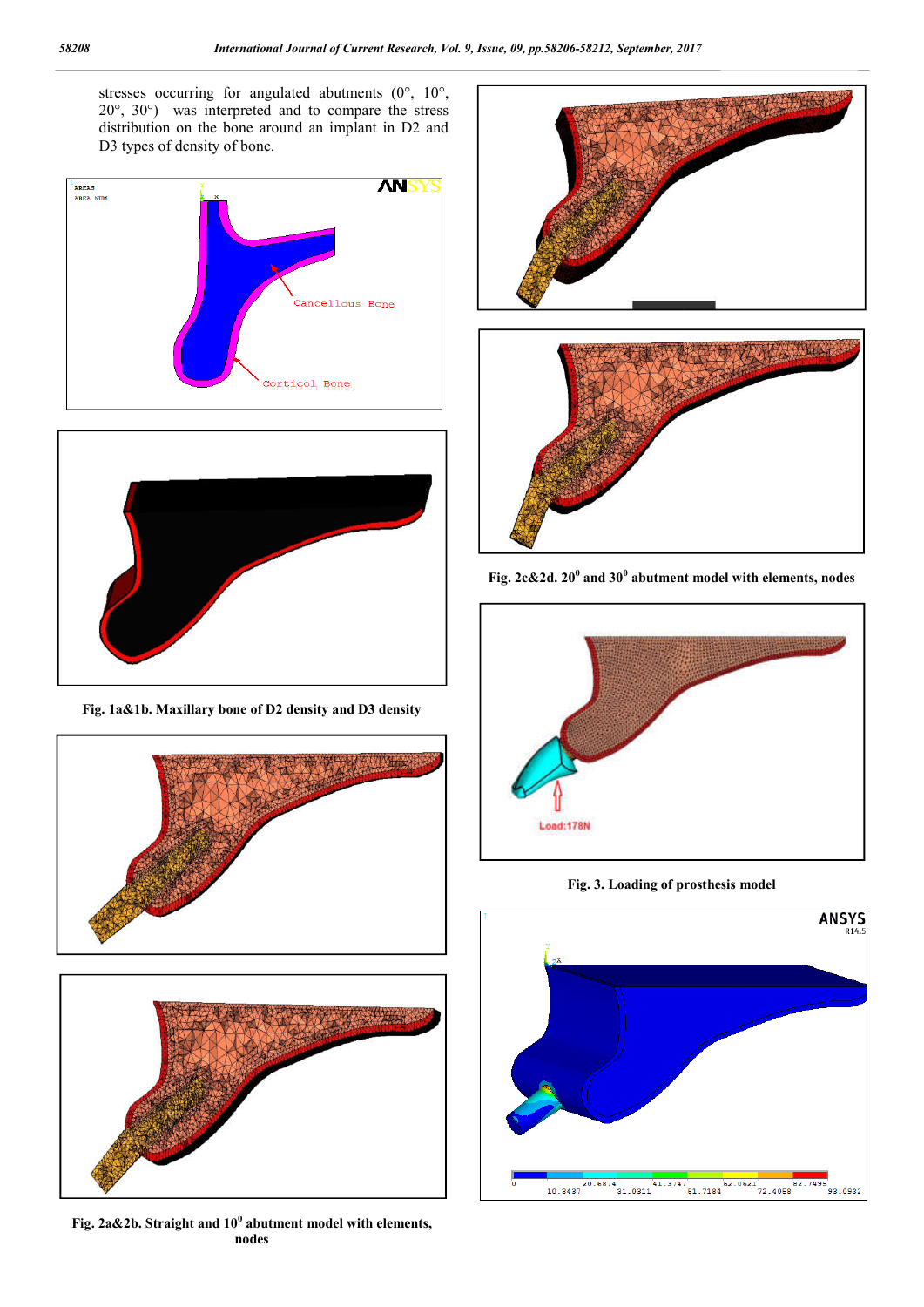*58209 Dr. Ramya Kumari et al. Evaluation of the stress patterns on the bone around an implant using vertical and angulated abutments: A finite element analysis study*



**Fig. 4a&4b. Overall stress of 00 and 100 abutment in D2 bone**





**Fig. 4c&4d. Overall stress of 200 and 300 abutment in D2 bone**





**Fig. 5a&5b. Overall stress of 00 and 100 abutment in D3 bone**



**Fig. 5c&5d. Overall stress of 200 and 300 abutment in D3 bone**

**Table 1. Comparison of Magnitude of stresses (Mpa) recorded at different angulations of angulated abutments under axial loading of 178N in D2 density bone**

|                     | Zero  | '0deg   | 20deg   | 30deg   |
|---------------------|-------|---------|---------|---------|
| Overall stress(Mpa) | 93.05 | 118.512 | 143 015 | 396.244 |

**Table 2. Comparision of Magnitude of stresses (Mpa) recorded at different angulations of angulated abutments under axial loading of 178N in D3 density bone**

|                               | ero.    | deg) | '0deg           | 30deo |
|-------------------------------|---------|------|-----------------|-------|
| Overall stress (Mpa)          | 94.4093 | 2477 | 48 <sup>-</sup> | , 997 |
| $\mathbf{D} \cdot \mathbf{D}$ |         |      |                 |       |

D3 Bone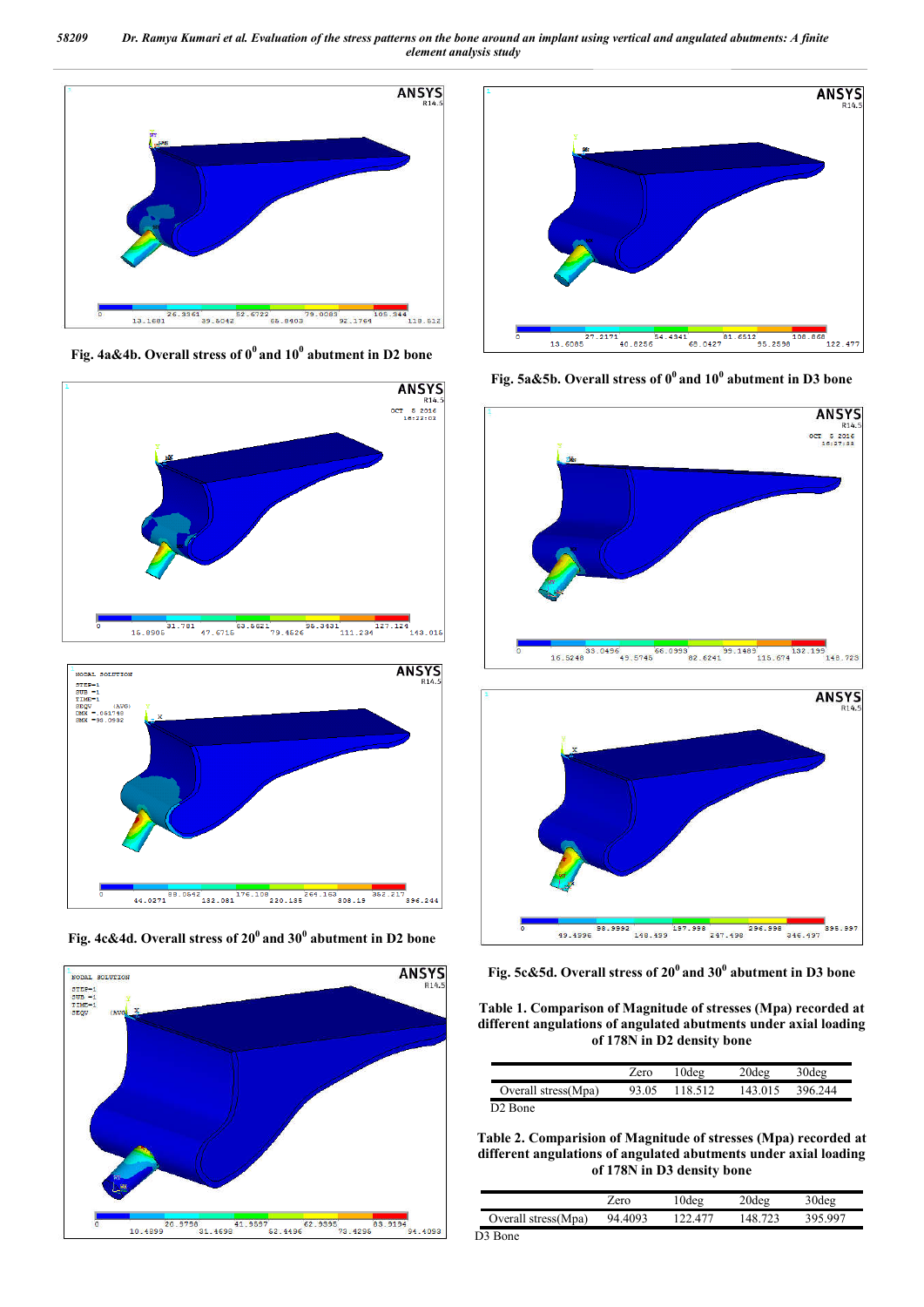## **RESULTS**

## **1)Magnitude of stresses in d2 density bone**

A)Order of the magnitude of OVERALL STRESS in axial loading:

 $30^0$  Abutment >  $20^0$  Abutment >  $10^0$  Abutment >  $0^0$  Abutment On Axial Loading (178 N) as shown in Fig. 4a,4b,4c and 4d.



Graph 1. Overall stress of  $0^0$ ,  $10^0$ ,  $20^0$  and  $30^0$  abutment models in **D2 density bone**

## **II) Magnitude of stresses in d3 density bone**

A)Order of the magnitude of OVERALL STRESS in axial loading:

 $30^0$  Abutment >  $20^0$  Abutment >  $10^0$  Abutment  $\geq 0^0$  Abutment On Axial Loading (178 N) as shown in **Fig 5a,5b,5c and 5d.**



Graph 2. Overall stress of  $0^0$ ,  $10^0$ ,  $20^0$  and  $30^0$  abutment models in **D2 density bone**

The results showed an increased magnitude of stresses approximately 4.4 folds was observed at overall bone implant interface as the angulations of abutments increased from  $0^0$  to  $30<sup>0</sup>$  under axial loading in D2 and D3 types of density of bone as shown in Table-1 and Table-2. However no significant differences was observed in magnitude of stresses in both D2 and D3 types of bone.

## **DISCUSSION**

Stress and strain have been shown to be important parameters for crestal bone maintenance and implant survival. The higher the crestal stress, the higher the risk of crestal bone loss. The higher the stress factors throughout the implant the greater the risk factor for implant failure (Meijer *et al*., 1992). Following tooth extraction in the anterior part of maxilla the horizontal bone resorption is almost twice as pronounced as vertical resorption. Lack of bone volume always result in exposure of implant surface, decreased bone-implant interface and finally implant failure. This can be managed either by surgical correction or by positioning the implant in the area with greatest available bone. This is made possible by carefully planned the cases, with use of angled implant abutments. Eger *et al* and Sethi *et al* concluded that angled abutments may considered a suitable restorative option when implants are not placed in ideal axial positions (Arun Kumar *et al*., 2013). Especially in the maxilla in an esthetic zone an angled abutment allows the placement of implants in the most favorable quantity and quality of available bone in patients with compromised osseous anatomy. In a study, survivability of implants used with angulated abutments ranging from 0-45 degrees, it was observed that the survival function rates of implants with angulated and straight abutments was the same (Sethi *et al*., 2000). This study was conducted to gain more insight into the influence of different angulated implant abutments on the stress distribution in the alveolar bone surrounding the implant under axial loading.

Xavier *et al*. in his study, he concluded that the model with the straight abutment had slightly higher values of microstrain than the model with the angled abutment (Xavier *et al*., 2007). Cardelli *et al*. in his study, he reported that bone resorption was recorded at the level of implant neck in close contact with cortical bone. As far as the use of angulated abutment is concerned they concluded that it is necessary to use them and suggested to not exceed the limit of  $25^{\circ}$  (Cardelli *et al.*, 2009). Cavallaro *et al*. and RohitBahuguna *et al*. they both evaluated five abutment divergences  $(0^0, 15^0, 25^0, 30^0$  and  $35^0)$ . On the basis of available data in the literature, they concluded that though the compressive and tensile stresses generated through axial and oblique loading increase as the abutment angulation increases yet they are within the tolerance limits of the bone (Cavallaro *et al*., 2011; Rohit Bahuguna *et al*., 2013). Arun K *et al*. conducted a study to compare the stress distribution around implant in different bone qualities of D1,D2,D3 and D4 with straight and angled abutments using three dimensional finite element analysis. They concluded that Von mises stress values were increased as the bone quality changes from D1 to D4 (Arun Kumar *et al*., 2013). In this study the stress distribution around implant in different bone qualities of D2 and D3 with straight and angled abutments was studied using finite element analysis. The anterior teeth were subjected to maximum compressive stress during incising and the force was directed along the long axis of the tooth. In implant with straight abutment the force was directed along the long axis of abutment and implant which results in even distribution of stresses on the buccal and lingual side in D2 and D3 bone qualities. In angled abutments the force would be directed to the area of bone opposite to that of abutment inclination. As the density of the bone increased, the stresses were concentrated on the facial aspect for all the abutments These values are in accordance with the study done by Clelland and Martin D Grass *et al*. (Clelland *et al*., 1995). Lin *et al*. conducted an analysis of stress on single implants and reported that the cortical bone strain was higher for an angled abutment of 20 degrees than that for straight abutments and bone strain increased as the bone density decreased (Lin *et al*., 2008). Danza *et al*. studied the stress distribution around a spiral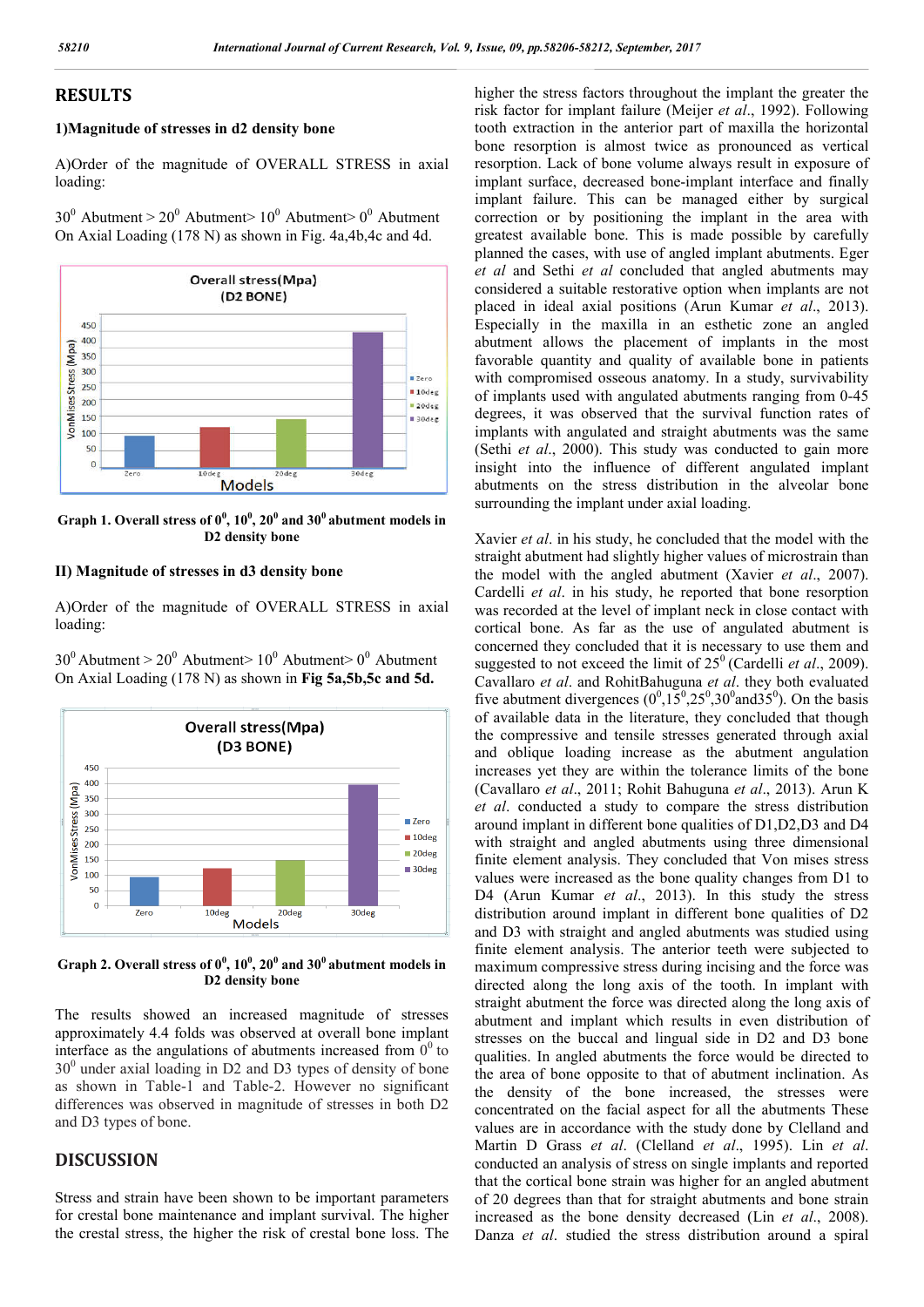implant with a  $0^0$ , 15<sup>0</sup> and 25<sup>0</sup> angulated abutment in D1 and D4 density bones using three dimensional FEA and reported that maximum bone stress was obtained with  $15<sup>0</sup>$  angulated abutment (Danza *et al*., 2009). When the stress in the thin (0.5mm) and the thick (1.0 mm) cortical bone due to four different angulated abutments subject to axial loading (178N) were evaluated, it was observed that the overall stress in both the D2 and D3 models with  $0^0, 10^0, 20^0$  and  $30^0$  abutments, the  $\Sigma$ E<sub>max</sub> stress values were 93.05 to 396.24Mpa. However studies state that within a load of 178 N, angulated abutments up to  $20<sup>0</sup>$  can be placed in the anterior maxilla zone but further clinical scientific evaluation needs to be done. The above reported results of this analysis correlate with findings of other studies that used different investigation methods. Certain limitations of finite element study should be taken into consideration that is geometry of the model was simplified, with a rectangular section. The resultant stress values obtained may not be accurate quantitatively but are generally accepted qualitatively. Chewing forces are dynamic in nature, whereas the study was conducted with static loads. Due to the limitations pertaining to the study, further research regarding three-dimensional finite element analysis combined with long term clinical evaluation has been suggested.

## **Conclusion**

## **The following conclusions were drawn from the study**

## **On axial loading of 178 N**

The magnitude of overall stresses were maximum in the  $30^0$ abutment compared to those of  $0^0$ ,  $10^0$ ,  $20^0$  angulated abutments. There was an increased magnitude of stresses of approximately 4.44 folds higher respectively. But, no significant difference in magnitude of stresses was observed in both D2 and D3 density bones.

## **Conflicts of Interest:** None

## **REFERENCES**

- Arun Kumar, G., Mahesh, B., George, D. 2013. Three dimensional finite element analysis of stress distribution around implant with straight and angled abutments in different bone qualities. *J Indian Prosthodont Soc.,* 13(4): 466-472.
- Ashok Sethi, Thomas Kaus, Peter Sochor.2000. The use of angulated abutments in implant dentistry: Five-Year clinical results of an ongoing prospective study. *Int J Oral Maxillofac Implants.,* 15:801-810.
- Brosh, T., Raphael, P., Sudai, D. 1998. The influence of abutment angulation on strain and stresses along the implant bone interface: Comparison between two experimental techniques. *JProsthet Dent*., 79:328-334.
- Bruggenkate, CM., Sutter, F., Oosterbeek, HS., Schroeder, A.1992. Indications for Angled Abutments. *J Prosthet Dent*., 67:85-93.
- Canay, S., Hersek, N., Akpinar, I., Asik, Z. 1996. Comparison of stress distribution around vertical and angled implants with finite element analysis. *Quintessence Int.*, 27:591-598.
- Cardelli, P., Montani, M., Gallio, M., Biancolini, M., Brutti, C., Barlattani, A. 2009. Angulated abutments and perimplantsstress: F.E.M Analysis. *Oral and Implantology.,* 1:3-10.
- Clelland, NL., Lee, JK., Bimbenet, OC., Branthy, WA. 1995. A three dimensional finite element analysis of angled abutments for an implant placed in the anterior maxilla. *JProsthodont.,* 4(2):95-100.
- Clelland, NL., Gilat, A., Glumphy, EA. 1993. A photoelastic and stain gauge analysis of angled abutments for an implants system. *IntJ Oral Maxillofac Implants.,* 8:541- 548.
- Craig RG. 1993. Restorative dental materials, 9th ed. Mosby, pp. 54-55.
- Danza, M., Palmieri, A., Farinella, F. 2009. Three dimensional finite element analysis to detect stress distribution in spiral implants and surrounding bone. *DentResJ.,* 6:59-64.
- Dorothy E. Eger, John C. Gunsolley, Sylvan Feldman, 2000. Comparison of angled and straight abutments and their effect on clinical outcomes: A preliminary report. *Int J Oral Maxillofac Implants.,* 15:819-823.
- Eger, DE., Gunsolley, JC., Feldman, S.2000. Comparison of Angled and Standard Abutments and Their Effect on Clinical Outcomes: A Preliminary Report. *Int J of Oral and Maxillofac Implants.*, 15:819-823.
- Gelb, DA., Lazzara, RJ. 1993. Hierarchy of objectives in implant placement to maximize ethetics: Use of preangulated abutments*. Int J Periodont Rest Dent.*, 13:277- 289.
- Geng, JP., Tan, KBC., Liu, GR. 2001. Application of finite element analysis in implant dentistry: A review of the literature. *J Prosthet Dent.,* 85:585-598.
- Hellsing G.1980.On the regulation of interincisor bite force in man. *J Oral Rehabil.,* 7:403-411.
- John Cavallaro, Gary Greenstein. 2011. Angled implant abutments:Apractical application of available knowledge. *J American Dent Association.,* 142(2) : 150-158.
- Krishna Prasad, DivyaMehra, Anupama Prasad. 2013. Angulated Abutments-A curve that sets everything straight. *Guident.,* 2(1) :16-21.
- Michael Pampel, Ralf Wolf, Stefan Dietrich.2006.A prosthodontic technique to improve the simplicity and the efficacy of angled abutments for divergent implant situations:A technical note. *Int J Oral MaxillofacImplants*., 21:320-324.
- Ming LU, Tai F Chung, Hung Chan Kao. 2005. Clinical application of angled abutments: A literature review*. Chin Dent J.,* 24:15-20.
- Misch CE. 1999. Rational for dental implants. Contemporary Implant Dentistry. 2nd ed, St. Louis, pp. 45-49.
- Pampel, M., Dent, M., Wolf, R., Dielrich, S**.** 2006**.** A prosthodontics technique to improve the simplicity and the efficacy of angled abutments for divergent implant situations: A technical note. *Int J Oral Maxillofac Implants*., 21:320-324.
- Papavasiliou, G., Kamposiora, P., Stephen, C., Felton, DA. 1996. Three-dimensional finite element analysis of stress distribution around single tooth implants as a function of bony support, prosthesis type and loading during function. *J Prosthet Dent.*, 76:633-640.
- Pradeep, B., Liju, J., Vamsi, K., Padma, A. 2014. Influence of occlusal loading on stress patterns at the bone-implant interface by angulated abutments in the anterior maxilla: A 3D FEA Study. *Journal of Dental Implants*, 4(1):3-10.
- Rohit Bahuguna, Bhargavi Anand, Dheeraj Kumar, Himanshu Aeran, Vishal Anand, Minkle Gulati. 2013*. National Jounal of Maxillofacial Surgery*, 4(1):46-51.
- Sethi, A., Kaus, T., Sochor, P. 2000. The use of angulated abutments in implant dentistry: five-year clinical results of